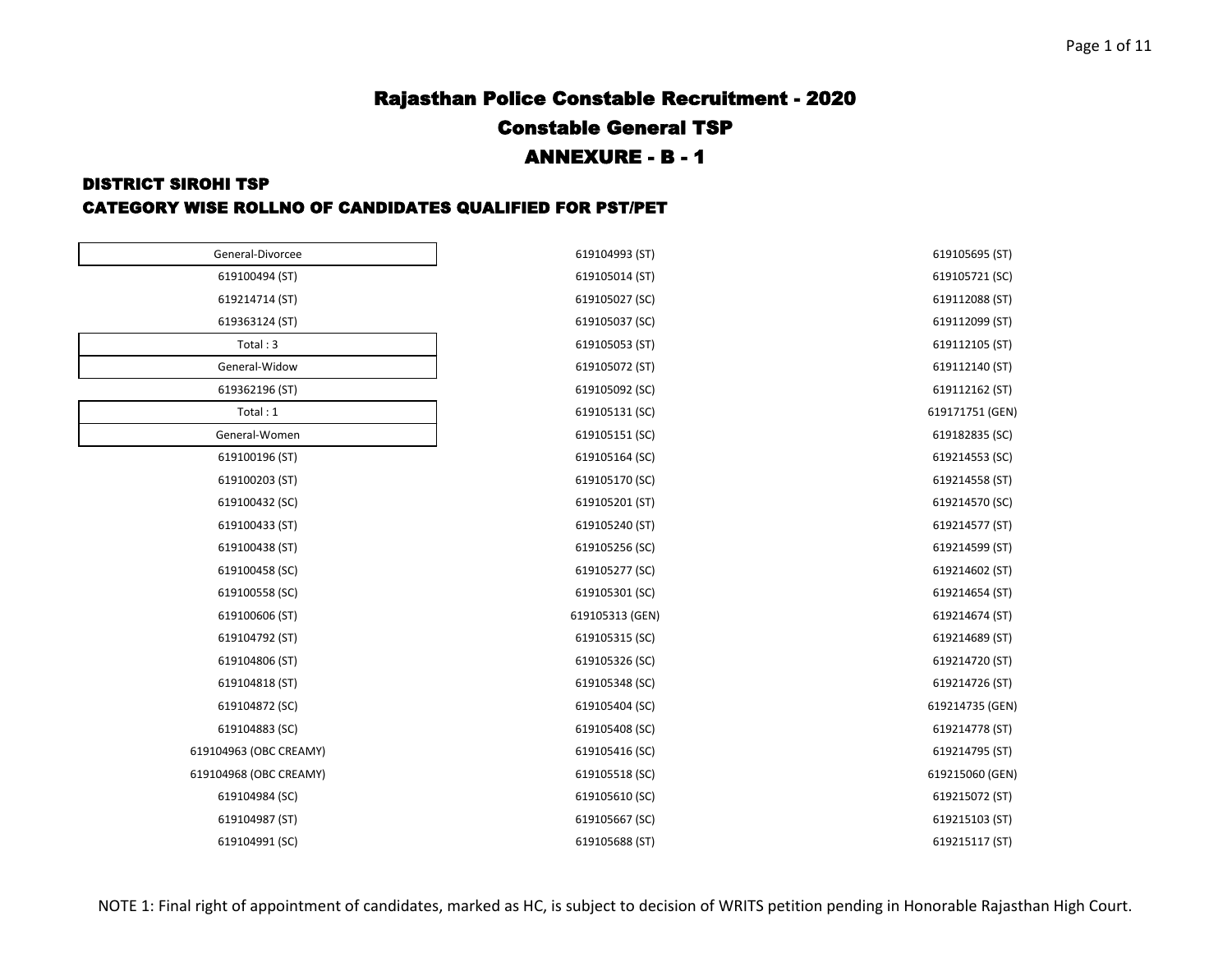| 619215122 (ST)  | 619362411 (ST)  | 619362916 (ST)  |
|-----------------|-----------------|-----------------|
| 619215171 (ST)  | 619362426 (GEN) | 619362930 (ST)  |
| 619215191 (ST)  | 619362445 (ST)  | 619362994 (GEN) |
| 619215199 (ST)  | 619362460 (SC)  | 619362996 (GEN) |
| 619361915 (GEN) | 619362461 (GEN) | 619363002 (ST)  |
| 619361969 (ST)  | 619362488 (ST)  | 619363021 (GEN) |
| 619361978 (GEN) | 619362517 (GEN) | 619363042 (SC)  |
| 619362060 (SC)  | 619362549 (ST)  | 619363083 (GEN) |
| 619362063 (GEN) | 619362556 (GEN) | 619363091 (ST)  |
| 619362098 (ST)  | 619362572 (ST)  | 619363102 (ST)  |
| 619362126 (ST)  | 619362574 (ST)  | 619363111 (ST)  |
| 619362129 (ST)  | 619362594 (GEN) | 619363112 (ST)  |
| 619362137 (ST)  | 619362603 (SC)  | 619363120 (ST)  |
| 619362153 (ST)  | 619362609 (SC)  | 619363123 (ST)  |
| 619362154 (ST)  | 619362631 (ST)  | 619363142 (ST)  |
| 619362171 (GEN) | 619362724 (SC)  | 619363293 (GEN) |
| 619362176 (GEN) | 619362736 (GEN) | 619363357 (SC)  |
| 619362189 (ST)  | 619362737 (ST)  | 619363381 (ST)  |
| 619362200 (SC)  | 619362784 (ST)  | 619363383 (GEN) |
| 619362204 (ST)  | 619362786 (ST)  | 619363393 (ST)  |
| 619362225 (ST)  | 619362789 (SC)  | 619363399 (ST)  |
| 619362231 (ST)  | 619362829 (ST)  | 619363412 (ST)  |
| 619362250 (ST)  | 619362832 (ST)  | 619363416 (ST)  |
| 619362284 (GEN) | 619362853 (ST)  | 619363422 (ST)  |
| 619362294 (GEN) | 619362900 (SC)  | 619363431 (ST)  |
| 619362342 (ST)  | 619362908 (GEN) | 619363444 (GEN) |
| 619362379 (ST)  | 619362913 (ST)  | 619363583 (GEN) |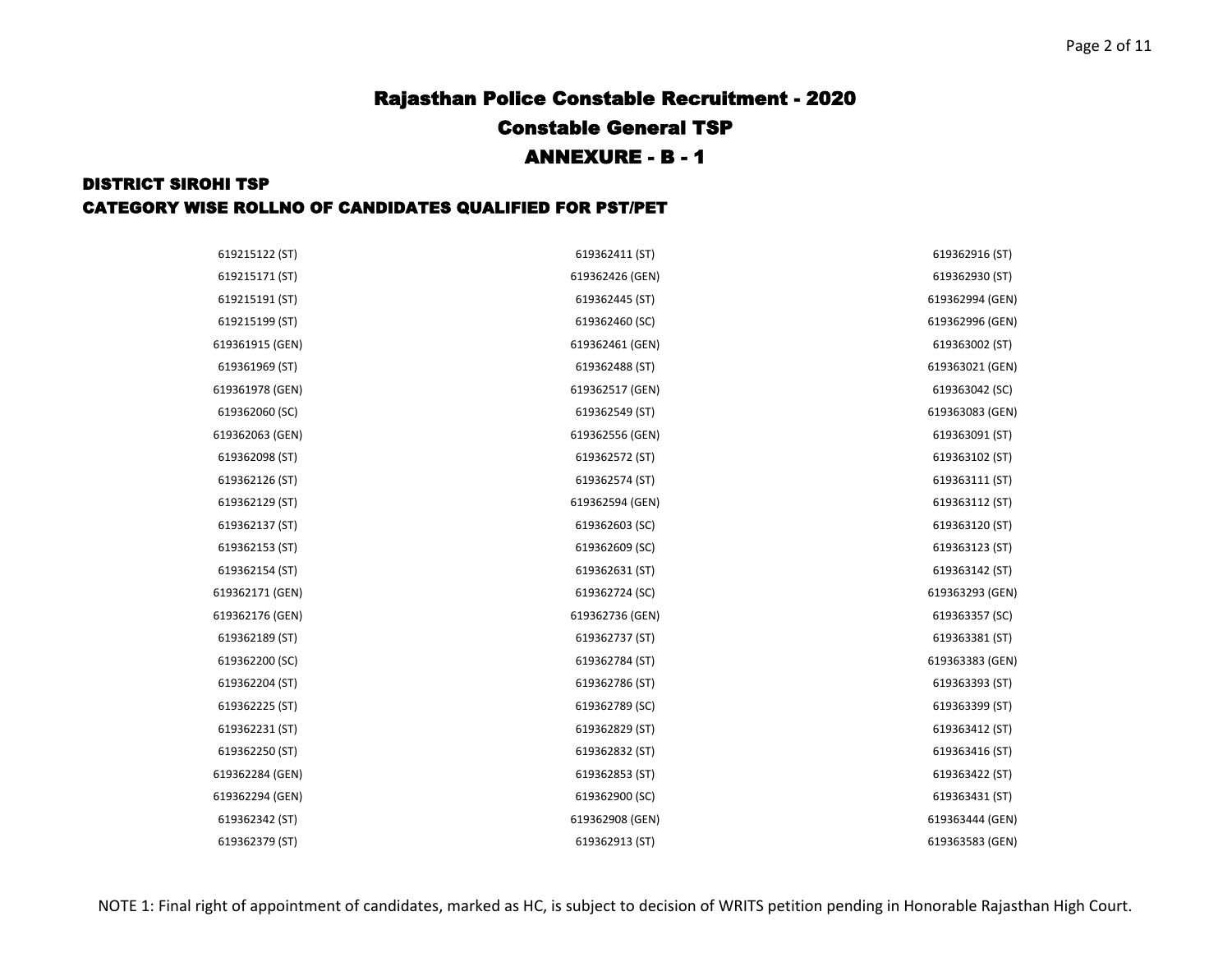#### DISTRICT SIROHI TSP CATEGORY WISE ROLLNO OF CANDIDATES QUALIFIED FOR PST/PET

| 619363619 (ST)    | 619100299 (ST) | 619215152 (ST) |
|-------------------|----------------|----------------|
| 619363644 (ST)    | 619100581 (ST) | 619215167 (ST) |
| 619363680 (ST)    | 619100608 (ST) | 619215194 (ST) |
| 619363716 (ST)    | 619105133 (ST) | 619361985 (ST) |
| 619363721 (GEN)   | 619105199 (ST) | 619362033 (ST) |
| 619363732 (SC)    | 619105233 (ST) | 619362162 (ST) |
| 619363744 (ST)    | 619105525 (ST) | 619362181 (ST) |
| 619363747 (GEN)   | 619105669 (ST) | 619362280 (ST) |
| 619363759 (GEN)   | 619105719 (ST) | 619362402 (ST) |
| 619363782 (SC)    | 619105760 (ST) | 619362405 (ST) |
| 619363839 (ST)    | 619112080 (ST) | 619362492 (ST) |
| 619363880 (ST)    | 619112131 (ST) | 619362513 (ST) |
| 619363895 (ST)    | 619214583 (ST) | 619362524 (ST) |
| <b>Total: 166</b> | 619214608 (ST) | 619362575 (ST) |
| SC-Women          | 619214627 (ST) | 619362597 (ST) |
| 619100578 (SC)    | 619214648 (ST) | 619362616 (ST) |
| 619104825 (SC)    | 619214665 (ST) | 619362718 (ST) |
| 619214849 (SC)    | 619214693 (ST) | 619362739 (ST) |
| 619362190 (SC)    | 619214709 (ST) | 619362783 (ST) |
| 619362259 (SC)    | 619214711 (ST) | 619362841 (ST) |
| Total: 5          | 619214774 (ST) | 619363000 (ST) |
| ST-Divorcee       | 619214792 (ST) | 619363132 (ST) |
| 619104807 (ST)    | 619214851 (ST) | 619363146 (ST) |
| 619214597 (ST)    | 619215076 (ST) | 619363157 (ST) |
| Total: 2          | 619215101 (ST) | 619363194 (ST) |
| ST-Women          | 619215121 (ST) | 619363198 (ST) |
| 619100188 (ST)    | 619215130 (ST) | 619363254 (ST) |

NOTE 1: Final right of appointment of candidates, marked as HC, is subject to decision of WRITS petition pending in Honorable Rajasthan High Court.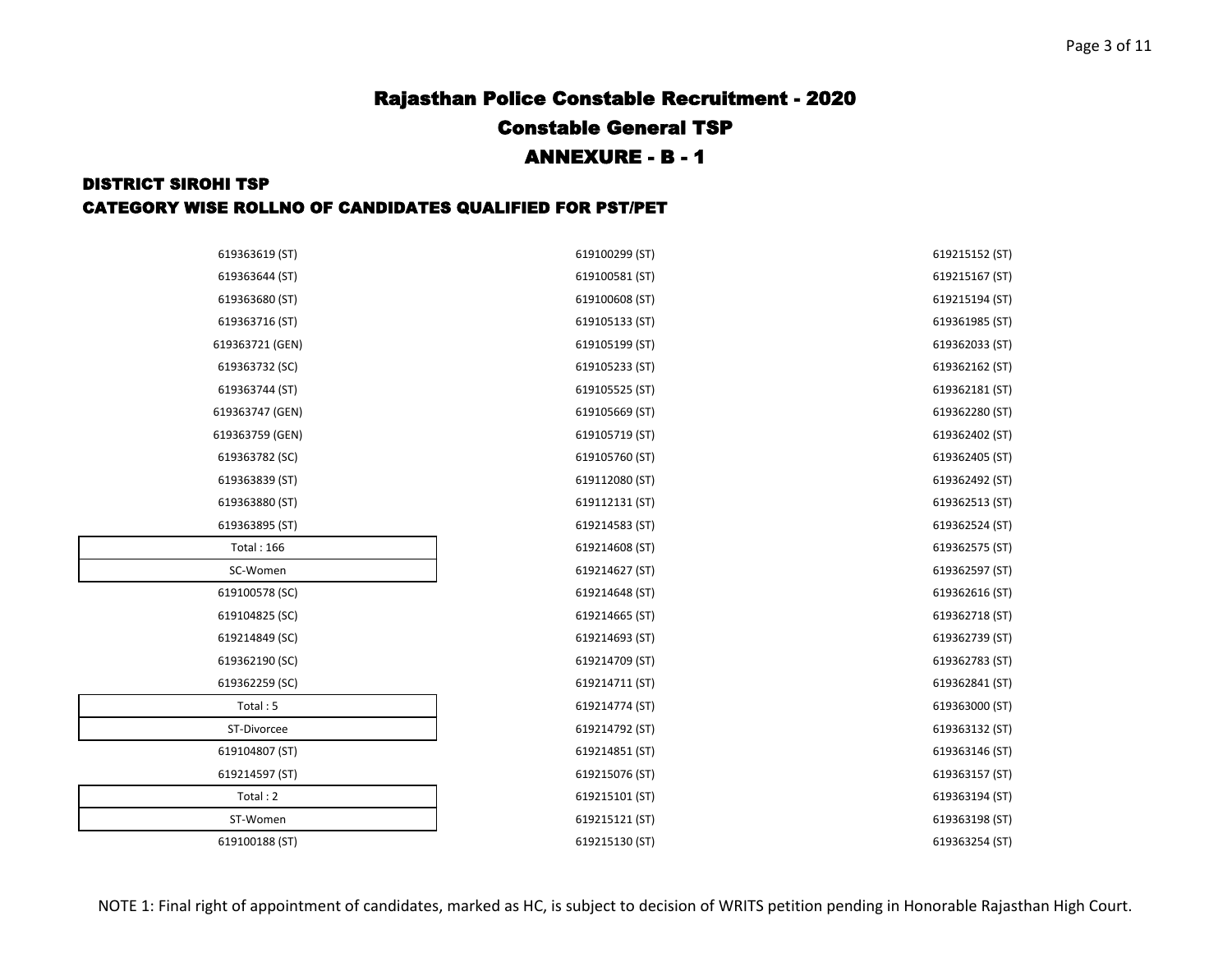| 619363279 (ST)  | 619104997 (ST)  | 619105751 (SC)  |
|-----------------|-----------------|-----------------|
| 619363294 (ST)  | 619105021 (SC)  | 619105769 (ST)  |
| 619363295 (ST)  | 619105081 (GEN) | 619105770 (GEN) |
| 619363387 (ST)  | 619105162 (ST)  | 619111984 (ST)  |
| 619363397 (ST)  | 619105215 (SC)  | 619112016 (ST)  |
| 619363424 (ST)  | 619105242 (GEN) | 619112046 (ST)  |
| 619363707 (ST)  | 619105273 (SC)  | 619112095 (ST)  |
| 619363885 (ST)  | 619105360 (SC)  | 619112100 (ST)  |
| Total: 63       | 619105394 (ST)  | 619112128 (ST)  |
| General-Male    | 619105418 (SC)  | 619112146 (ST)  |
| 619100184 (ST)  | 619105428 (ST)  | 619112164 (ST)  |
| 619100240 (ST)  | 619105436 (SC)  | 619112192 (ST)  |
| 619100243 (ST)  | 619105440 (ST)  | 619112205 (ST)  |
| 619100264 (ST)  | 619105470 (ST)  | 619171607 (ST)  |
| 619100269 (GEN) | 619105473 (GEN) | 619171673 (GEN) |
| 619100284 (ST)  | 619105476 (SC)  | 619171987 (GEN) |
| 619100374 (ST)  | 619105493 (GEN) | 619182824 (GEN) |
| 619100423 (GEN) | 619105527 (ST)  | 619214560 (ST)  |
| 619100428 (ST)  | 619105579 (SC)  | 619214566 (SC)  |
| 619100522 (ST)  | 619105583 (SC)  | 619214568 (ST)  |
| 619100594 (ST)  | 619105620 (SC)  | 619214576 (ST)  |
| 619104796 (GEN) | 619105648 (SC)  | 619214609 (ST)  |
| 619104838 (ST)  | 619105671 (SC)  | 619214620 (SC)  |
| 619104867 (SC)  | 619105686 (SC)  | 619214640 (ST)  |
| 619104958 (SC)  | 619105736 (SC)  | 619214644 (ST)  |
| 619104973 (ST)  | 619105739 (SC)  | 619214658 (ST)  |
| 619104975 (ST)  | 619105741 (SC)  | 619214690 (ST)  |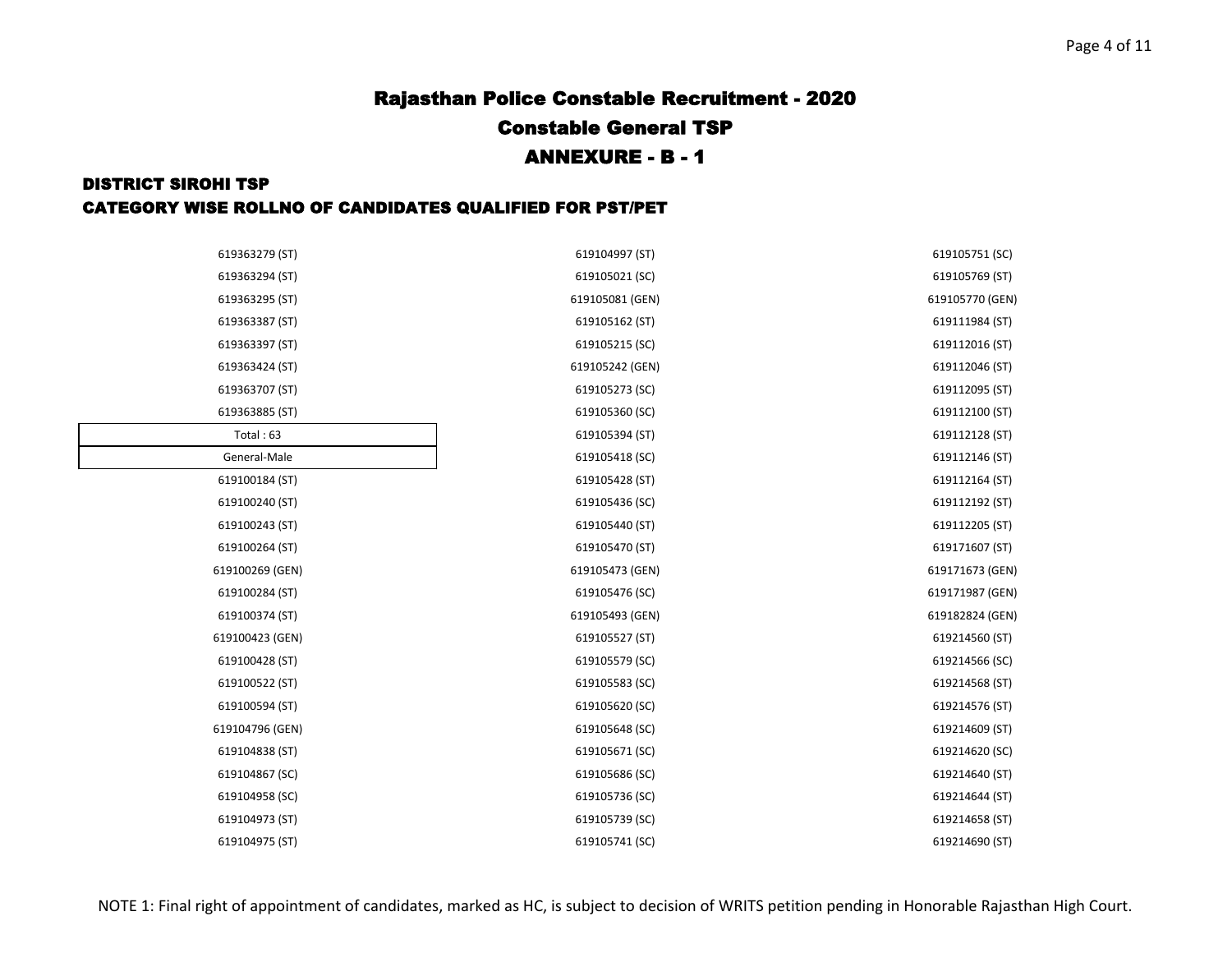| 619214695 (ST)  | 619215175 (ST)  | 619362135 (SC)         |
|-----------------|-----------------|------------------------|
| 619214700 (ST)  | 619215196 (ST)  | 619362142 (GEN)        |
| 619214708 (GEN) | 619361910 (GEN) | 619362163 (GEN)        |
| 619214719 (ST)  | 619361932 (GEN) | 619362188 (GEN)        |
| 619214739 (GEN) | 619361937 (GEN) | 619362194 (GEN)        |
| 619214745 (GEN) | 619361965 (GEN) | 619362212 (GEN)        |
| 619214779 (ST)  | 619361966 (GEN) | 619362221 (GEN)        |
| 619214797 (ST)  | 619361970 (GEN) | 619362247 (MBC CREAMY) |
| 619214856 (ST)  | 619361974 (GEN) | 619362263 (GEN)        |
| 619214865 (ST)  | 619361975 (ST)  | 619362271 (GEN)        |
| 619215058 (ST)  | 619361980 (SC)  | 619362273 (GEN)        |
| 619215062 (ST)  | 619361984 (GEN) | 619362279 (GEN)        |
| 619215085 (ST)  | 619361989 (ST)  | 619362290 (GEN)        |
| 619215086 (ST)  | 619361990 (GEN) | 619362293 (ST)         |
| 619215087 (GEN) | 619361996 (GEN) | 619362303 (ST)         |
| 619215100 (ST)  | 619362002 (ST)  | 619362308 (GEN)        |
| 619215104 (ST)  | 619362040 (GEN) | 619362316 (ST)         |
| 619215116 (ST)  | 619362044 (GEN) | 619362318 (ST)         |
| 619215119 (GEN) | 619362050 (ST)  | 619362334 (GEN)        |
| 619215124 (SC)  | 619362057 (GEN) | 619362335 (GEN)        |
| 619215125 (ST)  | 619362071 (GEN) | 619362337 (GEN)        |
| 619215127 (SC)  | 619362073 (ST)  | 619362341 (GEN)        |
| 619215133 (ST)  | 619362084 (ST)  | 619362345 (ST)         |
| 619215134 (ST)  | 619362093 (ST)  | 619362355 (GEN)        |
| 619215136 (ST)  | 619362095 (ST)  | 619362359 (ST)         |
| 619215159 (ST)  | 619362096 (GEN) | 619362366 (SC)         |
| 619215166 (ST)  | 619362116 (ST)  | 619362368 (ST)         |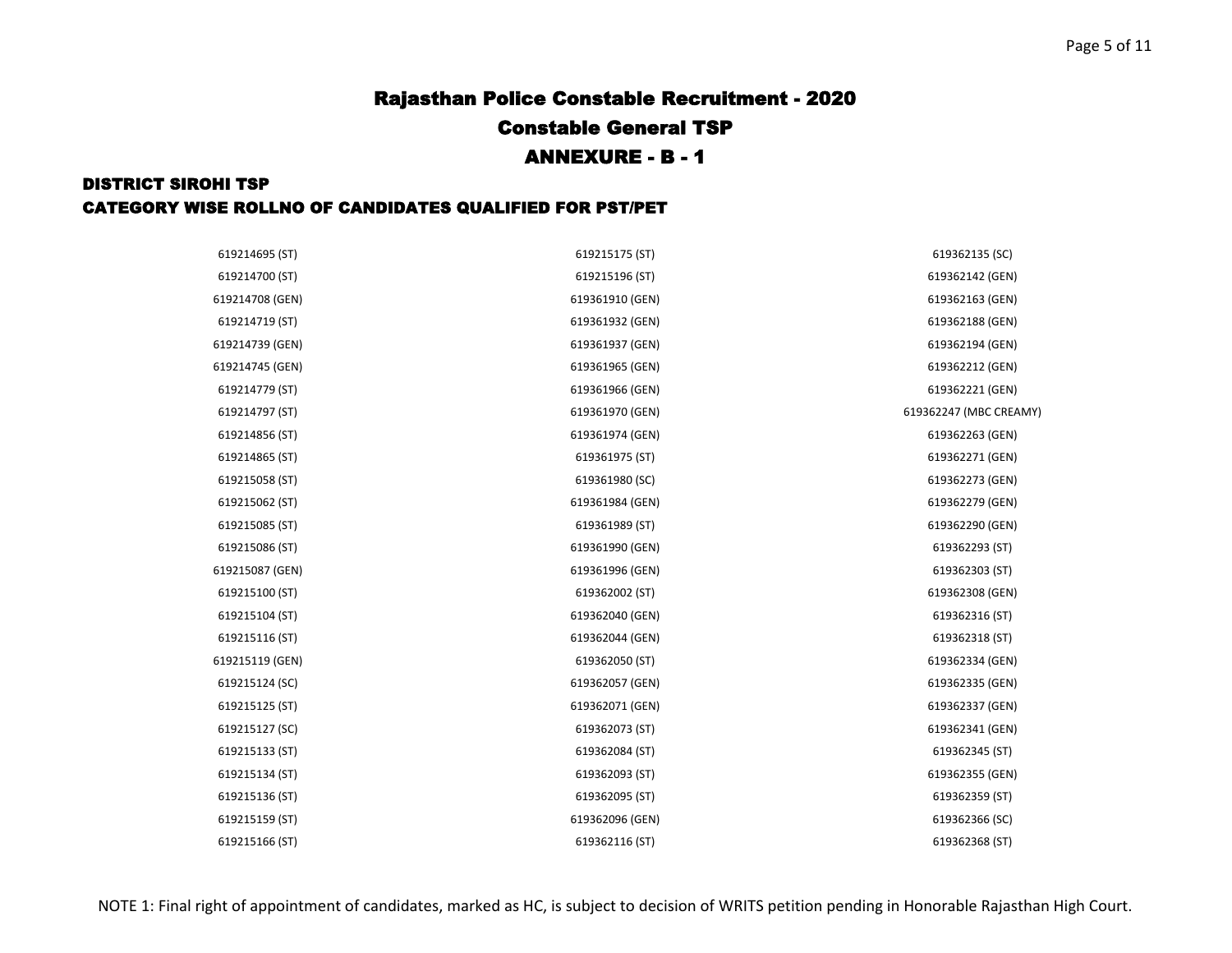| 619362372 (SC)         | 619362530 (GEN) | 619362693 (ST)  |
|------------------------|-----------------|-----------------|
| 619362380 (GEN)        | 619362532 (ST)  | 619362742 (ST)  |
| 619362389 (SC)         | 619362558 (GEN) | 619362746 (GEN) |
| 619362401 (OBC CREAMY) | 619362578 (GEN) | 619362749 (GEN) |
| 619362403 (GEN)        | 619362589 (SC)  | 619362750 (GEN) |
| 619362404 (GEN)        | 619362596 (ST)  | 619362751 (ST)  |
| 619362412 (OBC CREAMY) | 619362598 (GEN) | 619362754 (ST)  |
| 619362417 (GEN)        | 619362604 (GEN) | 619362755 (ST)  |
| 619362430 (ST)         | 619362606 (GEN) | 619362758 (GEN) |
| 619362436 (ST)         | 619362607 (GEN) | 619362759 (ST)  |
| 619362439 (GEN)        | 619362608 (GEN) | 619362775 (GEN) |
| 619362455 (ST)         | 619362618 (GEN) | 619362800 (GEN) |
| 619362456 (ST)         | 619362619 (ST)  | 619362809 (SC)  |
| 619362457 (GEN)        | 619362620 (GEN) | 619362813 (SC)  |
| 619362476 (ST)         | 619362621 (GEN) | 619362823 (ST)  |
| 619362479 (GEN)        | 619362627 (GEN) | 619362828 (GEN) |
| 619362481 (ST)         | 619362628 (GEN) | 619362831 (GEN) |
| 619362484 (GEN)        | 619362638 (SC)  | 619362836 (ST)  |
| 619362485 (ST)         | 619362645 (GEN) | 619362851 (GEN) |
| 619362489 (GEN)        | 619362649 (ST)  | 619362855 (GEN) |
| 619362497 (GEN)        | 619362654 (GEN) | 619362859 (ST)  |
| 619362498 (GEN)        | 619362655 (GEN) | 619362864 (GEN) |
| 619362502 (ST)         | 619362656 (GEN) | 619362876 (SC)  |
| 619362515 (GEN)        | 619362673 (GEN) | 619362883 (GEN) |
| 619362516 (GEN)        | 619362676 (ST)  | 619362889 (ST)  |
| 619362521 (GEN)        | 619362677 (ST)  | 619362893 (ST)  |
| 619362526 (ST)         | 619362691 (GEN) | 619362894 (SC)  |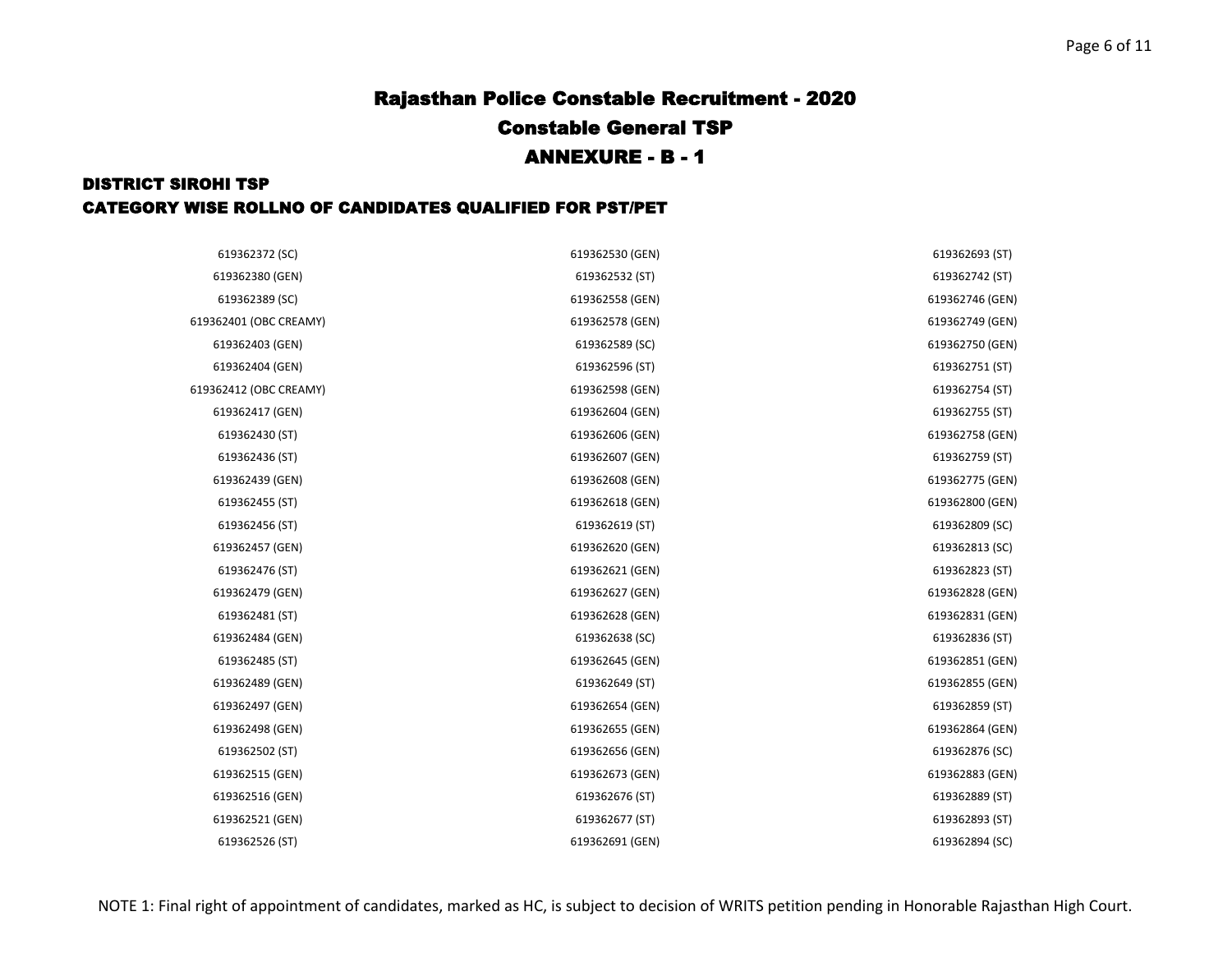| 619362896 (ST)  | 619363056 (ST)         | 619363223 (ST)         |
|-----------------|------------------------|------------------------|
| 619362898 (ST)  | 619363071 (SC)         | 619363225 (GEN)        |
| 619362912 (GEN) | 619363074 (GEN)        | 619363247 (GEN)        |
| 619362918 (GEN) | 619363079 (OBC CREAMY) | 619363249 (GEN)        |
| 619362923 (GEN) | 619363093 (ST)         | 619363253 (ST)         |
| 619362924 (GEN) | 619363110 (GEN)        | 619363256 (GEN)        |
| 619362931 (GEN) | 619363125 (SC)         | 619363267 (GEN)        |
| 619362934 (GEN) | 619363128 (SC)         | 619363272 (GEN)        |
| 619362956 (ST)  | 619363133 (OBC CREAMY) | 619363291 (SC)         |
| 619362960 (GEN) | 619363135 (ST)         | 619363296 (GEN)        |
| 619362968 (ST)  | 619363137 (GEN)        | 619363298 (GEN)        |
| 619362971 (GEN) | 619363138 (ST)         | 619363317 (ST)         |
| 619362975 (ST)  | 619363143 (ST)         | 619363319 (ST)         |
| 619362982 (ST)  | 619363151 (ST)         | 619363332 (GEN)        |
| 619362984 (GEN) | 619363156 (GEN)        | 619363333 (ST)         |
| 619362990 (GEN) | 619363159 (GEN)        | 619363336 (GEN)        |
| 619362991 (GEN) | 619363167 (GEN)        | 619363338 (GEN)        |
| 619362993 (GEN) | 619363169 (SC)         | 619363340 (OBC CREAMY) |
| 619362997 (ST)  | 619363175 (OBC CREAMY) | 619363348 (SC)         |
| 619362999 (ST)  | 619363176 (GEN)        | 619363349 (SC)         |
| 619363006 (ST)  | 619363184 (GEN)        | 619363354 (GEN)        |
| 619363007 (SC)  | 619363186 (GEN)        | 619363358 (ST)         |
| 619363010 (GEN) | 619363189 (GEN)        | 619363360 (GEN)        |
| 619363012 (GEN) | 619363202 (GEN)        | 619363361 (GEN)        |
| 619363018 (GEN) | 619363214 (GEN)        | 619363362 (SC)         |
| 619363036 (GEN) | 619363217 (GEN)        | 619363367 (GEN)        |
| 619363055 (SC)  | 619363218 (ST)         | 619363370 (GEN)        |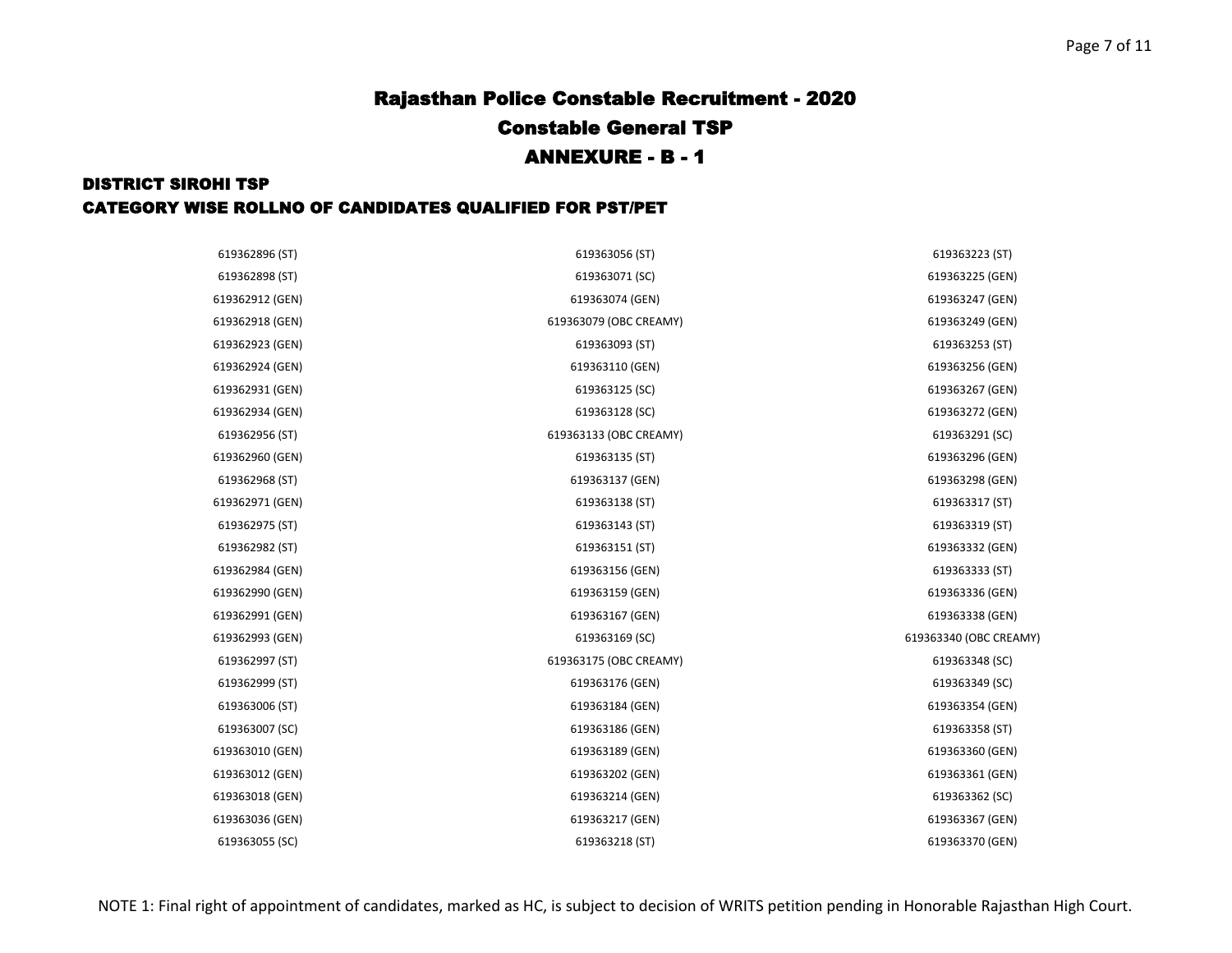| 619363371 (GEN)        | 619363536 (GEN)        | 619363669 (GEN) |
|------------------------|------------------------|-----------------|
| 619363373 (GEN)        | 619363542 (GEN)        | 619363682 (ST)  |
| 619363375 (ST)         | 619363553 (GEN)        | 619363683 (ST)  |
| 619363380 (GEN)        | 619363566 (SC)         | 619363684 (SC)  |
| 619363382 (GEN)        | 619363570 (ST)         | 619363686 (GEN) |
| 619363384 (GEN)        | 619363574 (GEN)        | 619363689 (GEN) |
| 619363389 (GEN)        | 619363582 (GEN)        | 619363701 (GEN) |
| 619363396 (GEN)        | 619363588 (GEN)        | 619363705 (ST)  |
| 619363402 (GEN)        | 619363591 (SC)         | 619363710 (ST)  |
| 619363413 (ST)         | 619363592 (GEN)        | 619363712 (ST)  |
| 619363427 (GEN)        | 619363599 (ST)         | 619363713 (GEN) |
| 619363434 (GEN)        | 619363607 (ST)         | 619363714 (GEN) |
| 619363437 (GEN)        | 619363608 (ST)         | 619363719 (ST)  |
|                        |                        |                 |
| 619363438 (GEN)        | 619363609 (ST)         | 619363723 (GEN) |
| 619363445 (ST)         | 619363611 (ST)         | 619363728 (SC)  |
| 619363451 (GEN)        | 619363620 (GEN)        | 619363729 (ST)  |
| 619363458 (ST)         | 619363622 (GEN)        | 619363731 (SC)  |
| 619363470 (GEN)        | 619363625 (ST)         | 619363756 (GEN) |
| 619363484 (SC)         | 619363628 (GEN)        | 619363763 (GEN) |
| 619363487 (GEN)        | 619363629 (GEN)        | 619363765 (GEN) |
| 619363493 (GEN)        | 619363632 (GEN)        | 619363769 (GEN) |
| 619363499 (ST)         | 619363637 (GEN)        | 619363773 (SC)  |
| 619363510 (OBC CREAMY) | 619363638 (GEN)        | 619363776 (GEN) |
| 619363520 (GEN)        | 619363653 (SC)         | 619363778 (GEN) |
| 619363528 (ST)         | 619363660 (OBC CREAMY) | 619363780 (ST)  |
| 619363531 (GEN)        | 619363665 (GEN)        | 619363784 (GEN) |
| 619363535 (GEN)        | 619363666 (GEN)        | 619363785 (GEN) |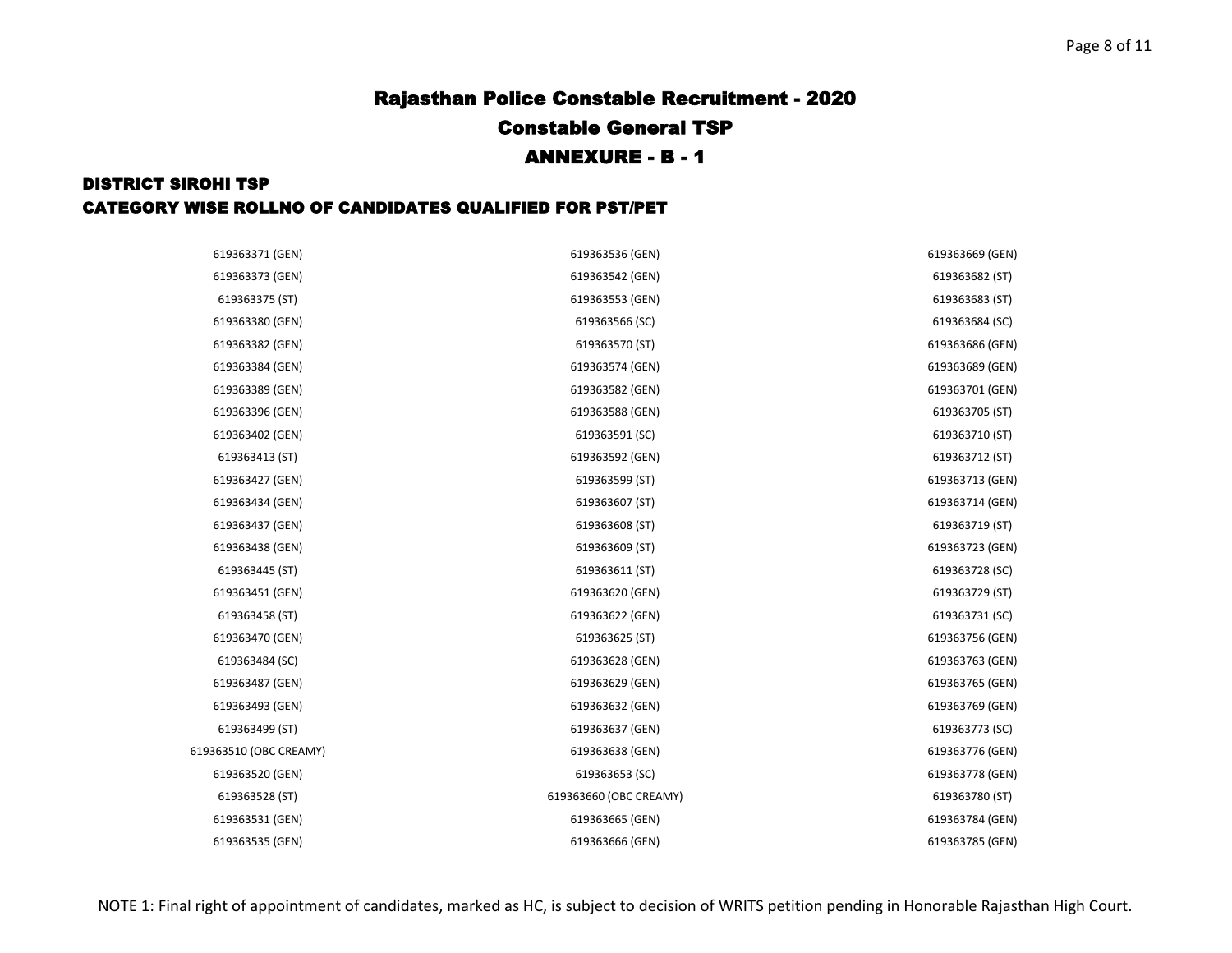| 619363788 (ST)    | 619100178 (SC) | 619100368 (ST) |
|-------------------|----------------|----------------|
| 619363790 (GEN)   | 619104813 (SC) | 619100380 (ST) |
| 619363795 (GEN)   | 619104892 (SC) | 619100443 (ST) |
| 619363803 (SC)    | 619105137 (SC) | 619100489 (ST) |
| 619363804 (GEN)   | 619105319 (SC) | 619104778 (ST) |
| 619363806 (GEN)   | 619105495 (SC) | 619104800 (ST) |
| 619363810 (GEN)   | 619105543 (SC) | 619104830 (ST) |
| 619363815 (GEN)   | 619214657 (SC) | 619104849 (ST) |
| 619363835 (GEN)   | 619361901 (SC) | 619104985 (ST) |
| 619363837 (GEN)   | 619361916 (SC) | 619105054 (ST) |
| 619363846 (GEN)   | 619362234 (SC) | 619105177 (ST) |
| 619363851 (ST)    | 619362433 (SC) | 619105218 (ST) |
| 619363861 (SC)    | 619362441 (SC) | 619105310 (ST) |
| 619363863 (GEN)   | 619362658 (SC) | 619105336 (ST) |
| 619363868 (SC)    | 619363024 (SC) | 619105431 (ST) |
| 619363871 (GEN)   | 619363069 (SC) | 619105437 (ST) |
| 619363882 (GEN)   | 619363248 (SC) | 619105478 (ST) |
| 619363883 (GEN)   | 619363262 (SC) | 619105540 (ST) |
| 619363892 (GEN)   | 619363266 (SC) | 619105553 (ST) |
| 619363915 (ST)    | 619363439 (SC) | 619105557 (ST) |
| 619363919 (ST)    | Total: 20      | 619105577 (ST) |
| 619363921 (ST)    | ST-Male        | 619105587 (ST) |
| 619363939 (GEN)   | 619100186 (ST) | 619105765 (ST) |
| 619363943 (ST)    | 619100246 (ST) | 619111888 (ST) |
| 619363957 (SC)    | 619100259 (ST) | 619111972 (ST) |
| <b>Total: 420</b> | 619100288 (ST) | 619111983 (ST) |
| SC-Male           | 619100356 (ST) | 619111991 (ST) |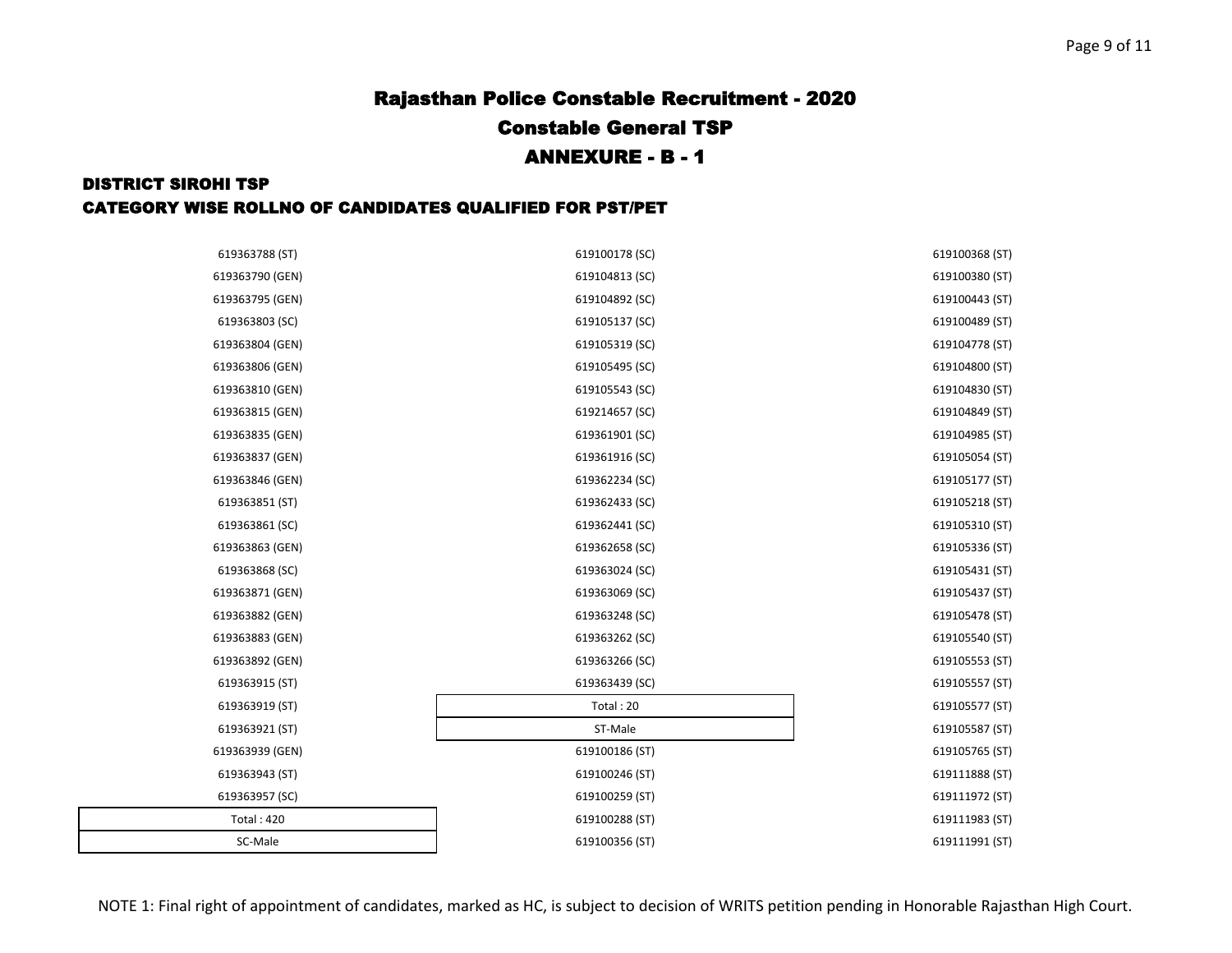| 619112017 (ST) | 619214761 (ST) | 619362024 (ST) |
|----------------|----------------|----------------|
| 619112041 (ST) | 619214768 (ST) | 619362051 (ST) |
| 619112070 (ST) | 619214777 (ST) | 619362052 (ST) |
| 619112086 (ST) | 619214800 (ST) | 619362054 (ST) |
| 619112089 (ST) | 619214847 (ST) | 619362062 (ST) |
| 619112160 (ST) | 619215067 (ST) | 619362091 (ST) |
| 619112161 (ST) | 619215080 (ST) | 619362100 (ST) |
| 619112218 (ST) | 619215084 (ST) | 619362112 (ST) |
| 619171701 (ST) | 619215088 (ST) | 619362113 (ST) |
| 619214574 (ST) | 619215097 (ST) | 619362133 (ST) |
| 619214579 (ST) | 619215107 (ST) | 619362143 (ST) |
| 619214582 (ST) | 619215114 (ST) | 619362166 (ST) |
| 619214594 (ST) | 619215123 (ST) | 619362187 (ST) |
| 619214595 (ST) | 619215135 (ST) | 619362201 (ST) |
| 619214600 (ST) | 619215144 (ST) | 619362211 (ST) |
| 619214601 (ST) | 619215155 (ST) | 619362214 (ST) |
| 619214626 (ST) | 619215176 (ST) | 619362254 (ST) |
| 619214649 (ST) | 619215179 (ST) | 619362257 (ST) |
| 619214651 (ST) | 619215181 (ST) | 619362275 (ST) |
| 619214662 (ST) | 619215200 (ST) | 619362282 (ST) |
| 619214667 (ST) | 619361927 (ST) | 619362288 (ST) |
| 619214671 (ST) | 619361933 (ST) | 619362297 (ST) |
| 619214701 (ST) | 619361976 (ST) | 619362313 (ST) |
| 619214723 (ST) | 619361988 (ST) | 619362362 (ST) |
| 619214728 (ST) | 619361993 (ST) | 619362482 (ST) |
| 619214737 (ST) | 619362003 (ST) | 619362487 (ST) |
| 619214749 (ST) | 619362004 (ST) | 619362496 (ST) |